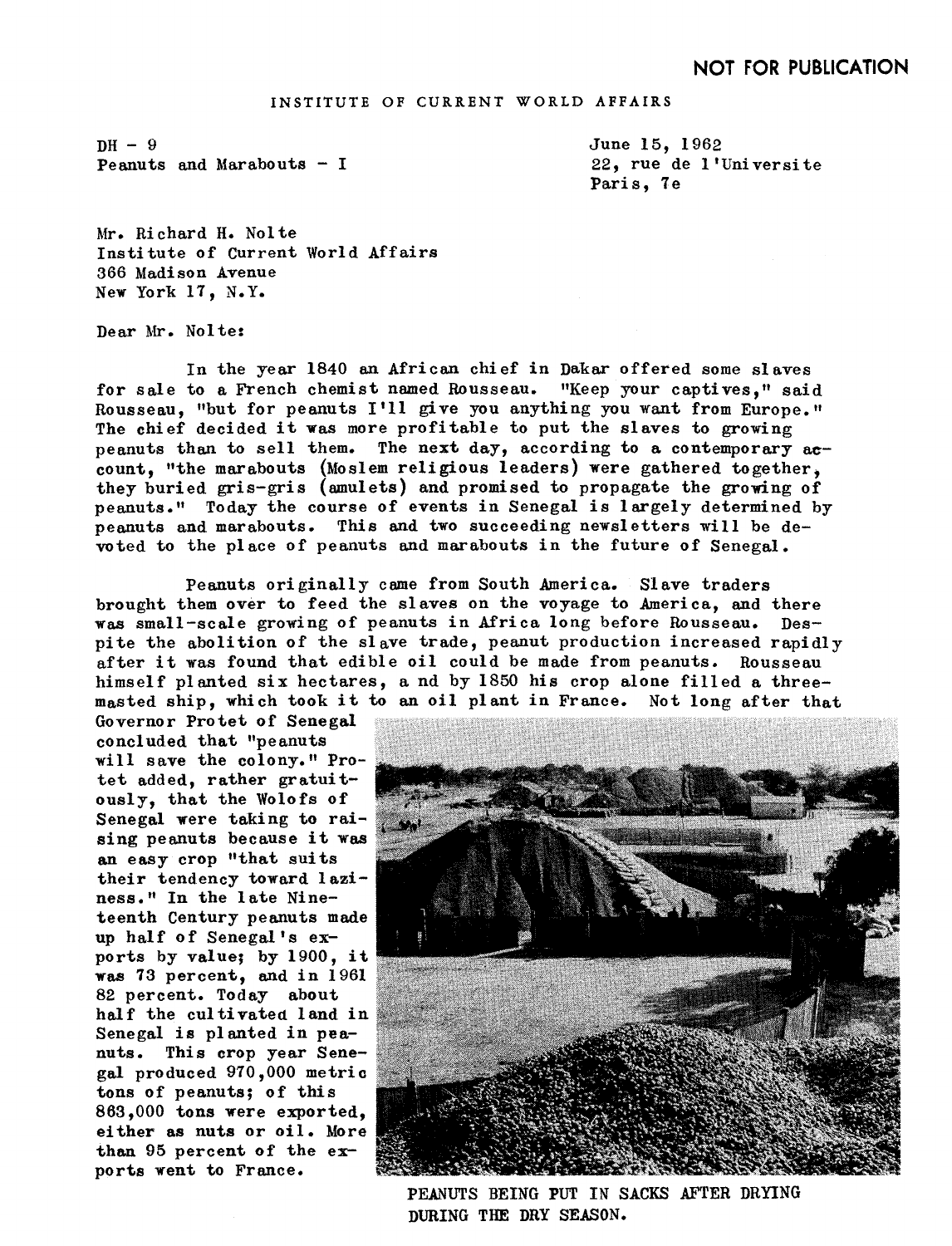$DH - 9$  - 2 -

Peanuts are grown by Africans on a family basis. The French tried at various times to start peanut plantations, but they proved unprofitable; and so far no one has succeeded in making mechanized peanut farming pay. The great expansion of peanut production was carried out. not by the French or on French orders, but by Africans responding to market opportunities: growing peanuts was virtually the only way to earn money to buy imported goods. The speed with which the Africans moved into peanuts might be noted by those who say that African peasants do not adapt to new crops or methods.

The peanut plant is a small crawling annual bush, and the peanut itself is a tuber, attached to the roots like a potato. Just before the rainy season starts in June, the Senegalese peasant clears the land by burning off the brush or by cutting it down with a rudimentary scythe. After the second rain of the season, the farmer pokes holes in the soil, softened by the rain, and plants his seed. The field is weeded twice after the young plants have appeared. From 115 to 128 days after planting the peanuts are ready to be harvested; ideally the peanuts are harvested right after the last rain of the season, so they can be stored outside (see photo on page one) but sometimes a late rain spoils some of the crop. The whole process is done by hand, plows and draft animals being seldom used, and it takes 213 hours of labor per hectare, all within the five months from June to October that make up the rainy season.  $Be$ cause peanut farming requires much labor in short periods of time, the peanut areas of Senegal attract migrant labor from neighboring countries; but the supply of migrant labor has been reduced by the hardening of political frontiers since independence. The peasants ell their crop during the sales period fixed by law, from December to April, with most of the-sales coming at the beginning. The peasants' average per capita cash income is about \$80.

Though the French did not succeed in making money on the actual growing of peanuts, the peanut trade was another matter: this was the "economie de traite" in which everything was rigged against the peanut producer. The big French trading companies and their agents in the villages, usually small Lebanese traders, found they could profit at every stage of the trade. Since the peanut farmer's cash was usually gone soon after he got it, he was often hungry by the time the hardest work of the season came around in June and July. The storekeeper would advance him food and seed - to be repaid, in peanuts, four or five months later, at interest rates as high as 100 percent. Then the peasant was induced to spend whatever cash he collected on (often worthless) baubles or overpriced clothes in the company or Lebanese store - and he would be hungry again by the next planting season. It was common practice to rig the scales on which the peanuts were weighed. In these ways the peasants were deprived of a large part  $-$  half, by some estimates  $-$  of their income.

Most of the side effects of the introduction of peanuts to Senegal have been bad. The peanut is a soil-exhausting crop, parti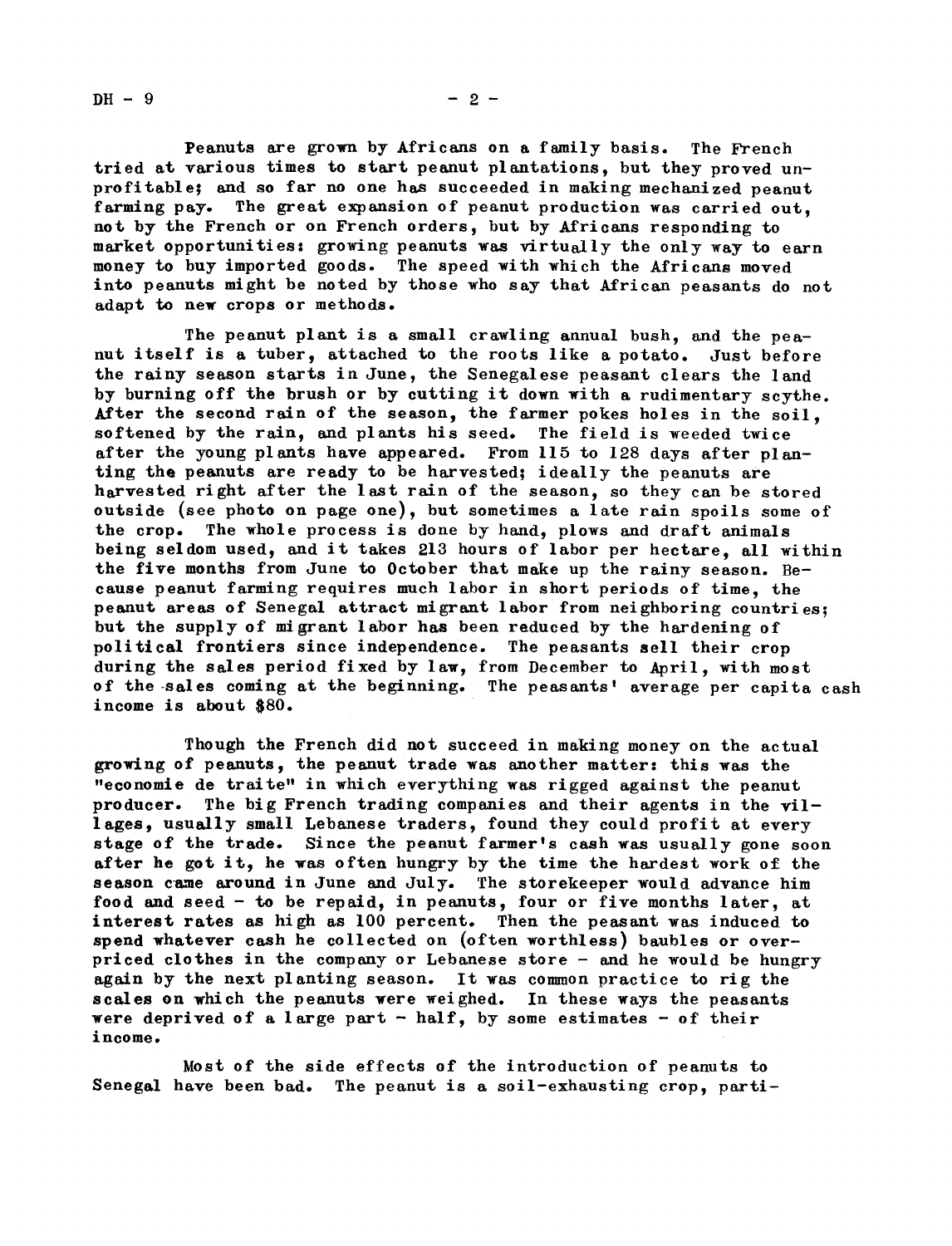$DH - 9$  -3 -

cularly when it is planted year after year in the same soil, without rotation, fertilizer or lying fallow. Before the Europeans brought the peanut, man and nature were in a harmonious balance achieved over the millenia since man first began cultivating the soil of West Africa a balance which even the peasants' brush fires did not upset. Before peanuts, the Senegalese peasants - most of them, at least - rotated their food crops and regularly let their fields lie fallow, (This too should, be noted by those who judge traditional African farming methods by what they see today.) What upset this balance was the introduction of a cash crop worth more to the peasant than his food crops. So the land was planted year after year with peanuts, and when it was exhausted the peasants packed up and moved on, leaving a desert behind. The result is declining productivity: newly-opened peanut zones produce  $1,000$ kilos to the hectare, the older zones about 700.

Peanuts also upset Senegal's subsistence economy. So many peasants stopped planting the staple food crops, rice and millet, that this agricultural nation no longer grows its own food. Both rice and millet are imported; in the case of rice, imports supply two-thirds of the nation's consumption. Thus the Senegalese peasant, no longer selfsufficient, is at the mercy of international commodity markets over which his country has no control. And over the years the terms of trade have turned against the peanut producer. From 1913 to 1930, the price of peanuts multiplied by  $3.5$ , while the price of imported cloth (the peasants' main purchase) rose by 7.7 times. In 1936, the peasant who sold 100 kilos of peanuts could buy 100 kilos of rice with the proceeds. In 1940 he had to sell 250 kilos of peanuts to buy the same 100 kilos of rice. Today, with the price of rice fixed by the government, it takes 145 kilos of peanuts to buy 100 kilos of rice. This is not as good, as 1936, and there has been no compensating rise in productivity.

In human terms, the concentration on peanuts has bad effects.

The peasant is idle during the seven months of the dry season. Since it is all hand work, there is a dis cour agi ngl y <sup>1</sup> ow ceiling on what he can earn. So many peasants migrate to Dakar during the dry season; there they will live off a relative and try to get a job. Many go back to the bush in the rainy season, but many stay on; they float around Dakar. unemployed and o ften



unemployable, peddling LOADING PEANUTS ON THE TRAIN